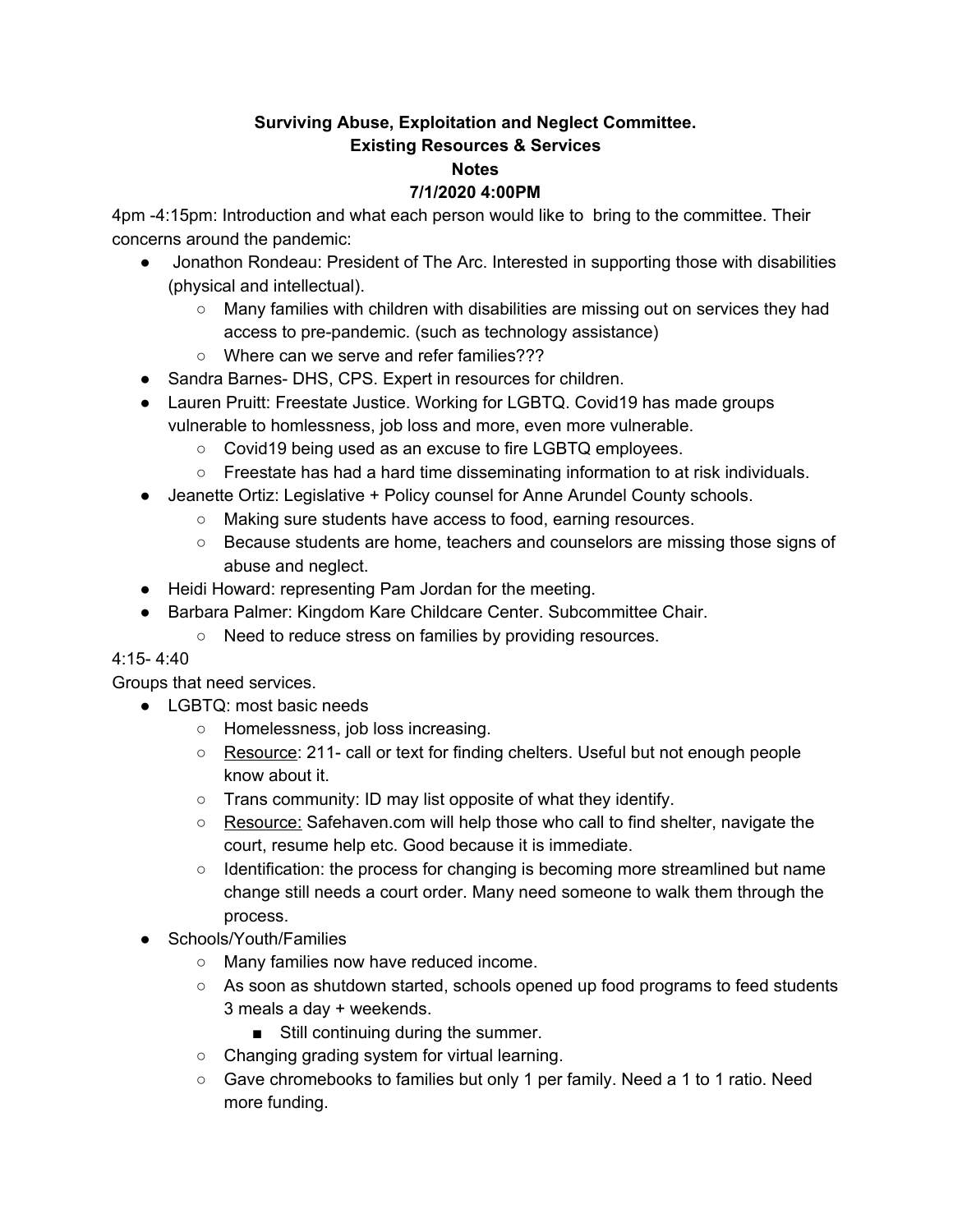- Lack of internet: school system created hotspots at schools.
- Verizon was able to provide free internet for a short while, but it has ended.
- People Personnel Workers (PPW) , school counselors, principals reaching out to families. Making sure families know these resources are still available.
- Food insecurities: Local group served 1800 individuals every monday
- Military population:
	- many working long hours and still have to learn how to homeschool children.
- Immigrants
	- Undocumented families- fear of comming out because they are scared of being asked for ID.
	- Making sure there are translators
- Disabled Population
	- Basic needs not being met. Need access to technology.
	- Where can information be disseminated?
- Home-bound
	- Immunodeficient- scared to go out even if they know where the resources are.

TIP: Find 1 central time and location for different jurisdictions to reach all communities. A safe place for residents to come receive their aid.

\*Make sure we take into account intersectionality (ex: same sex domestic violence). Many victims struggle to report because they don't fit into a certain 'box')

## 4:40-4:50

Existing Resources- Stakeholders that can assist us

- Local school systems.
- Local food banks
- Dept. of Social Services
- Local Dept. of Aging.
- Churches
- SNAP benefits- can use SNAP on grocery delivery services
- DMV identification- LGBTQ can more easily change their identification (many are unaware).
- Access to Medication- Healthcare representatives.
	- Making sure information on COVID is accurate.
- YWCA
- This is a census year: look to counties and their census coordinators.
- Housing: Loving Arms.
	- Make sure youth nore that in October they can go to shelters without an adult

# 4:50-5:20

How to get al compiled information out:

- Pamphlets.
- Digital
- Have stakeholders distribute
- Hotlines